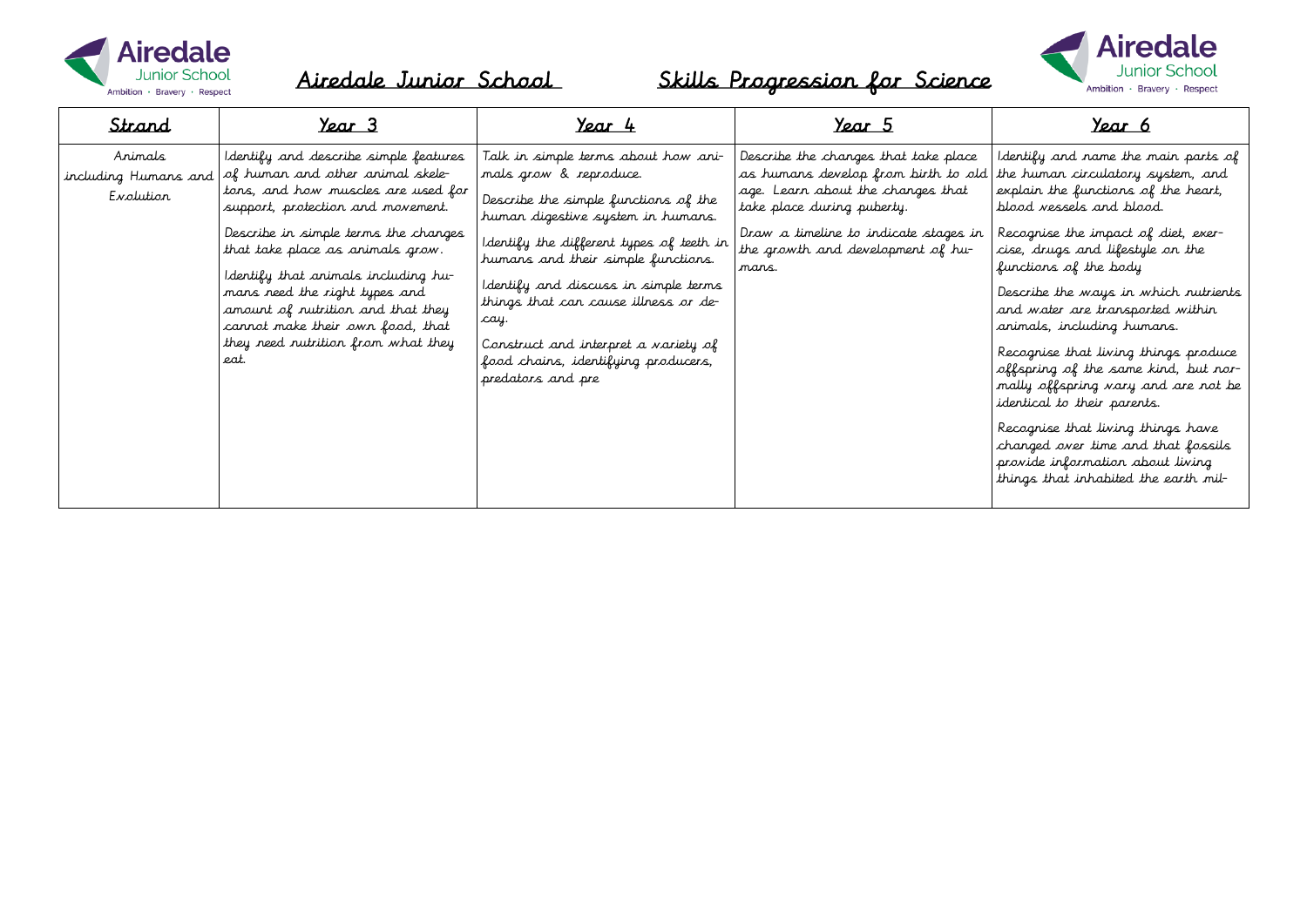



| Strand                | Year 3                                                                                                                                                                                                                                                                                  | Year 4                                                                                                                                                                                                                                                                                                                                                                                                                                                                                                                                                                                                                                                                                                                      | Year 5                                                                                                                                                                                                                                                                                                                                                                                                                                                                                                                                                                                                                                                                                                                                                                                                                                                                                                                                                                                                                                                                        | Year 6 |
|-----------------------|-----------------------------------------------------------------------------------------------------------------------------------------------------------------------------------------------------------------------------------------------------------------------------------------|-----------------------------------------------------------------------------------------------------------------------------------------------------------------------------------------------------------------------------------------------------------------------------------------------------------------------------------------------------------------------------------------------------------------------------------------------------------------------------------------------------------------------------------------------------------------------------------------------------------------------------------------------------------------------------------------------------------------------------|-------------------------------------------------------------------------------------------------------------------------------------------------------------------------------------------------------------------------------------------------------------------------------------------------------------------------------------------------------------------------------------------------------------------------------------------------------------------------------------------------------------------------------------------------------------------------------------------------------------------------------------------------------------------------------------------------------------------------------------------------------------------------------------------------------------------------------------------------------------------------------------------------------------------------------------------------------------------------------------------------------------------------------------------------------------------------------|--------|
| Range of<br>Materials | Compare and group different kinds<br>of rocks based on appearance and<br>simple physical properties.<br>Describe in simple terms how fossils<br>are formed when things that have<br>lived are tarpped within a rock.<br>Recognise that soils are made from<br>rocks and organic matter. | Use knowledge and understanding of<br>materials to sort and group materi-<br>als.<br>Compare and group materials togeth-<br>er, according to whether they are<br>solids, liquids or gases.<br>Describe the difference between solids<br>and liquids<br>Observe that some materials change<br>state when heated ar cooled and<br>that some can be reversed, e.g.<br>freezing water and that some are<br>irreversible, e.g. baking clay.<br>Measure or research the temperature<br>at which materials change state<br>when heated ar caaled.<br>Recognise that some things dissolve<br>Describe evaporation and condensa-<br>tion in the water cycle making the<br>link between the rates of evaporation<br>with temperature. | Compare and group everyday materi-<br>als based on evidence from compar-<br>ative and fair tests, based on hard-<br>ness, solubility, transparency, con-<br>ductivity (electrical and thermal) and<br>response to magnets.<br>Demonstrate that dissolving, mixing<br>and changes of state are reversible<br>changes.<br>Identify and give reasons why mate-<br>rials are used for a specific task or<br>purpose.<br>Krow that some materials will dis-<br>solve in liquid to form a solution,<br>and describe how to recover a sub-<br>stance from a solution.<br>Use knowledge of solids, liquids<br>and gases to decide how mixtures<br>might be separated, including<br>through filtering, sieving and evapo-<br>rating.<br>Demonstrate that dissolving, mixing<br>and changes of state are reversible<br>changes.<br>Explain that some changes result in<br>the formation of new materials, and<br>that this kind of change is not usu-<br>ally reversible, including changes<br>associated with burning and the<br>action of vinegar (acid) on bicar-<br>barate of sada. |        |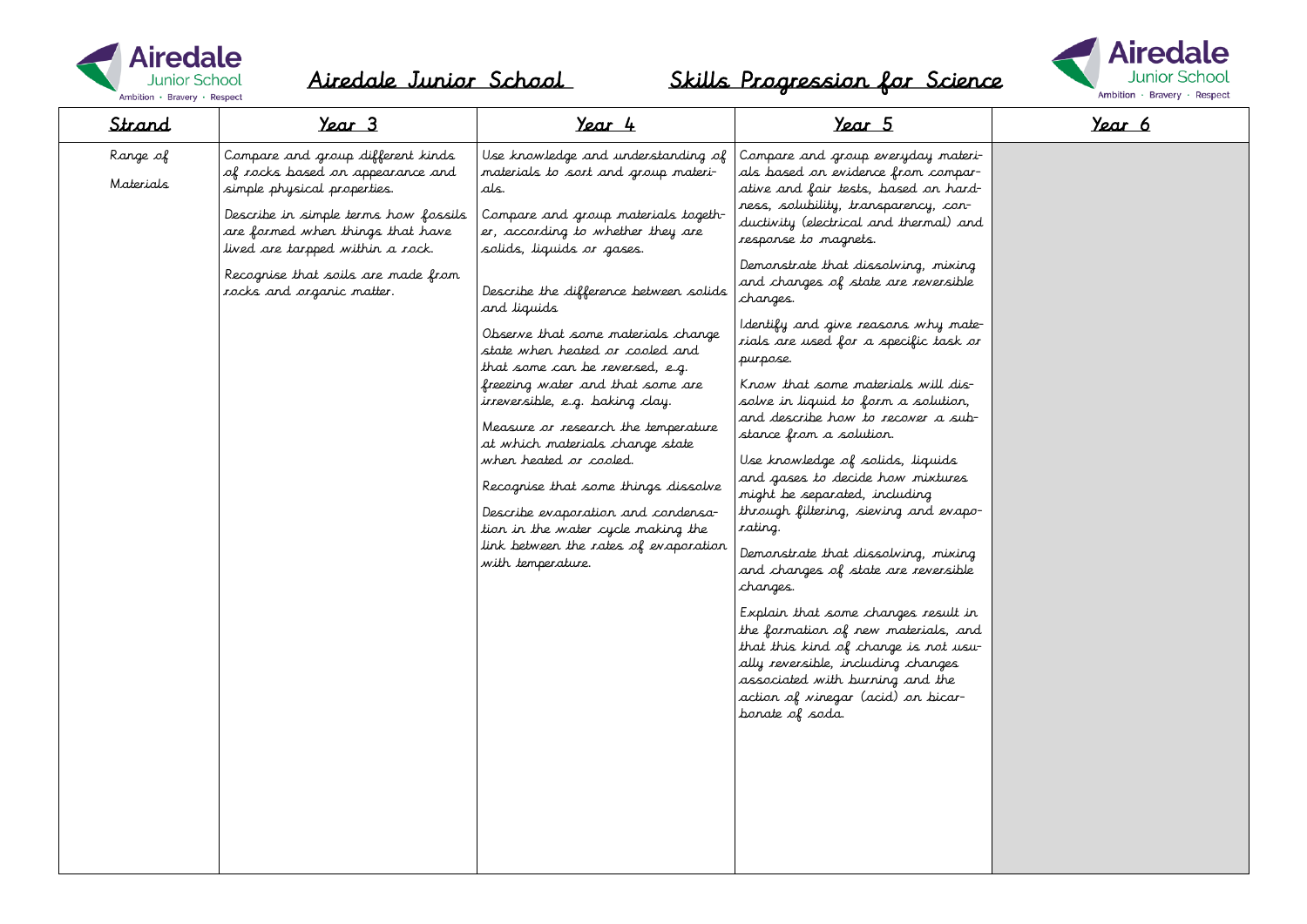



| Strand                                    | Year 3                                                                                                                                                                                                                                                                                                                                                                                                                                                                                                                                                                                                        | Year 4                                                                                                                                                                                                                                                                                                                                                                                                                                                                                                                                                                                                                                           | Year 5                                                                                                                                                                                                                                                                                                                                                                                                                                                                                                                                                                                 | Year 6                                                                                                                                                                                                                                                                                                                                                                                                                    |
|-------------------------------------------|---------------------------------------------------------------------------------------------------------------------------------------------------------------------------------------------------------------------------------------------------------------------------------------------------------------------------------------------------------------------------------------------------------------------------------------------------------------------------------------------------------------------------------------------------------------------------------------------------------------|--------------------------------------------------------------------------------------------------------------------------------------------------------------------------------------------------------------------------------------------------------------------------------------------------------------------------------------------------------------------------------------------------------------------------------------------------------------------------------------------------------------------------------------------------------------------------------------------------------------------------------------------------|----------------------------------------------------------------------------------------------------------------------------------------------------------------------------------------------------------------------------------------------------------------------------------------------------------------------------------------------------------------------------------------------------------------------------------------------------------------------------------------------------------------------------------------------------------------------------------------|---------------------------------------------------------------------------------------------------------------------------------------------------------------------------------------------------------------------------------------------------------------------------------------------------------------------------------------------------------------------------------------------------------------------------|
| All living things -<br>animals and plants | Describe differences and similarities<br>between a range of living and non-<br>living things<br>Identify and describe the functions<br>of different parts of flowering<br>plants, including roots, stem/trunk,<br>leaves and flowers.<br>Explore the requirements of plants<br>for life and growth (air, light, wa-<br>ter, nutrients from soil and room to<br>grow) and how these vary from<br>plant to plant and the way in which<br>water is transported in plants.<br>Describe how plants are used by<br>animals (food chains).                                                                           | Describe features of plants and ani-<br>mal and compare similarities and<br>differences between sub-groups, rec-<br>ognising that all living things can<br>be grouped in different ways.<br>Explore and use classification keys<br>to help to group, identify and name<br>a variety of living things in the lo-<br>cal and wider environment.<br>Use a simple key to represent and<br>identify animals and plants in local<br>habitats.<br>Construct and interpret a variety of<br>food chains, identifying producers,<br>predators and prey.<br>Recognise that environments can<br>change and that this can pose dan-<br>gers to living things. | Describe and explain the differences<br>in the life cycles of a mammal, an<br>amphibian, an insect and a bird.<br>Use scientific vocabulary to describe<br>life processes, e.g. pollination in<br>flowering plants etc<br>Describe using scientific vocabulary<br>the key functions of a plant,<br>including reproduction.<br>Describe the features and function of<br>the stigma, root and leaf.<br>Describe the life process of<br>reproduction in some plants and<br>animals.<br>Use keys based on external features<br>to help identify and group living<br>things systematically. | Describe how living things are clas-<br>sified into broad groups according<br>to common observable characteristics<br>and based on similarities and differ-<br>ences including micro-organisms,<br>plants and animals.<br>Give reasons for classification of<br>plants and animals based on specif-<br>ic characteristics.<br>Describe the feeding relationships<br>between plants and animals in a<br>range of habitats. |
| Forces and Magnets                        | Compare how things move on differ-<br>ent surfaces.<br>Observe how magnets attract or repel<br>each other and attract some materi-<br>als and not others.<br>Describe magnets as having two<br>poles.<br>Notice that some forces need contact<br>between 2 objects, but magnetic forc-<br>es can act at a distance.<br>Compare and group together a varie-<br>ty of everyday materials on the ba-<br>sis of whether they are attracted to<br>a magnet, and identify some magnet-<br>ic materials.<br>Predict whether 2 magnets will at-<br>tract or repel each other, depending<br>on which poles are facing. |                                                                                                                                                                                                                                                                                                                                                                                                                                                                                                                                                                                                                                                  | Identify the effects of air resistance,<br>water resistance and friction that act<br>between moving surfaces.<br>Recognise that some mechanisms<br>including levers, pulleys and gears<br>allow a smaller force to have a<br>greater effect.<br>Recognise that weight is a force and<br>is measured in Newton's.<br>Use a Force meter accurately.<br>Recognise that when an object is at<br>rest the forces are balanced.<br>Recognise that unsupported objects<br>fall to Earth because of the force of<br>gravity acting between the Earth and<br>the falling object.                |                                                                                                                                                                                                                                                                                                                                                                                                                           |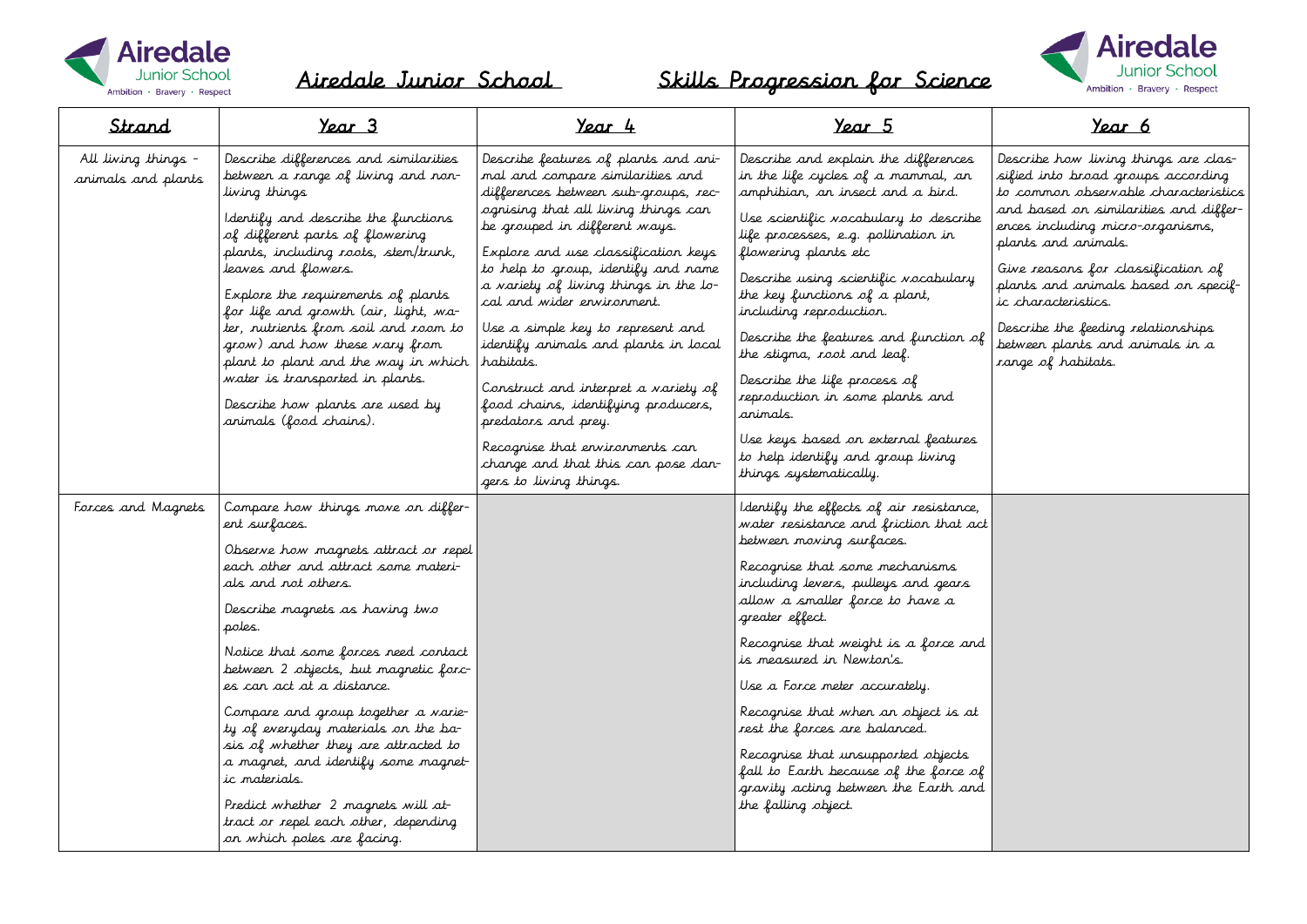



| Strand          | Year 3                                                                                                            | Year 4 | Year 5                                                                                                                       | Year 6                                                                                                                                              |
|-----------------|-------------------------------------------------------------------------------------------------------------------|--------|------------------------------------------------------------------------------------------------------------------------------|-----------------------------------------------------------------------------------------------------------------------------------------------------|
| Light           | Recognise that light is needed to see<br>things and that dark is the absence                                      |        |                                                                                                                              | Recognise and explain how light<br>appears to travel in straight lines.                                                                             |
|                 | of light.<br>Recognise that shadows are formed<br>when light from a light source is<br>blocked by a solid object. |        |                                                                                                                              | Use the idea that light travels in<br>straight lines to explain why shad-<br>ows have the same shape as the<br>object that casts them. Use          |
|                 | Notice that light is reflected from<br>surfaces.                                                                  |        |                                                                                                                              | knowledge of how light travels to<br>explain the formation of shadows.                                                                              |
|                 | Recognise that light from the sun is<br>dangerous and that there are ways<br>to protect the eyes.                 |        |                                                                                                                              | Use the idea that light travels in<br>straight lines to explain that objects<br>can be seen because they give out or<br>reflect light into the eye. |
|                 | Find patterns that determine the size<br>of shadows.                                                              |        |                                                                                                                              | Explain that things are seen because<br>light travels from light sources to<br>the eye or from light sources to ob-                                 |
| Earth and Space |                                                                                                                   |        | Represent and describe feeding rela-<br>tionships as a food chain beginning<br>with a green plant (consumer and<br>producer) |                                                                                                                                                     |
|                 |                                                                                                                   |        | Draw a detailed food chain from a<br>range of habitats                                                                       |                                                                                                                                                     |
|                 |                                                                                                                   |        | Generate a key to identify the ani-<br>mals and plants in a range of habi-<br>tats.                                          |                                                                                                                                                     |
|                 |                                                                                                                   |        | Describe the movement of the Earth,<br>and other planets, relative to the Sun<br>in the solar system.                        |                                                                                                                                                     |
|                 |                                                                                                                   |        | Describe the movement of the Earth,<br>and other planets, relative to the Sun<br>in the solar system.                        |                                                                                                                                                     |
|                 |                                                                                                                   |        | Describe the Sun, Earth and Moon<br>as approximately spherical bodies.                                                       |                                                                                                                                                     |
|                 |                                                                                                                   |        | Use the idea of the Earth's rotation<br>to explain day and night and the<br>apparent movement of the sun<br>across the sky.  |                                                                                                                                                     |